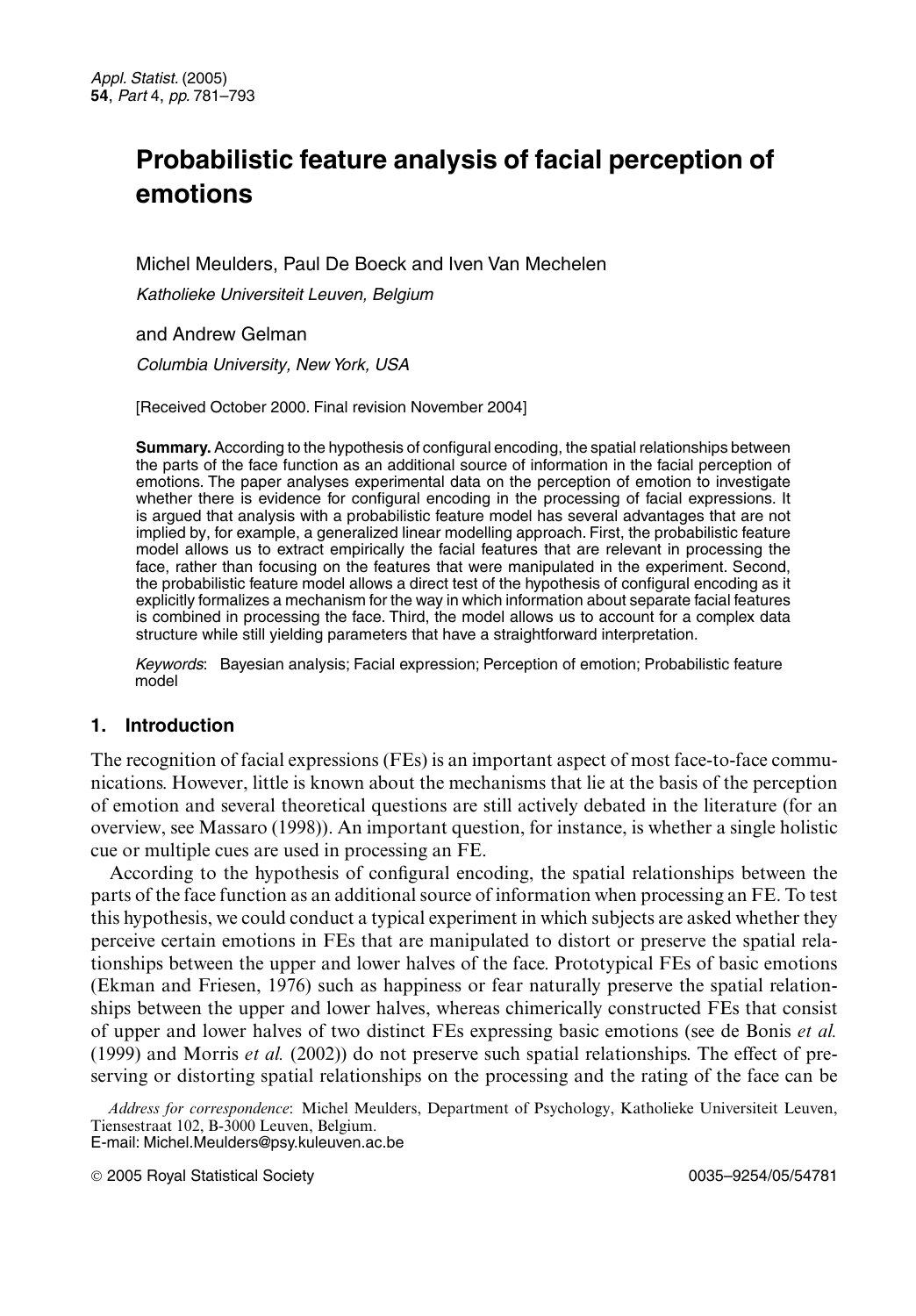evaluated in a straightforward way by using a standard analysis technique such as generalized linear modelling. More specifically, the hypothesis of configural encoding (i.e. the spatial relationships between the parts of the face function as an additional source of information when processing an FE) can be evaluated by testing the interaction between upper and lower facial halves.

However, important drawbacks of such a generalized linear model analysis include that

- (a) it does not yield a direct insight into the relevance of different facial feature configurations for the processing of the FE and
- (b) it fails to give insight into the way that configurations of features are combined when processing the FE.

As an alternative, this paper proposes a probabilistic feature model to analyse the experimental data. In contrast with the generalized linear modelling approach, this model extracts the relevant features from the data and it formalizes a mechanism for combining information about distinct features in processing the FE. In particular, the probabilistic feature model assumes that the perception of an emotion in an FE depends on two types of event that can be represented as the realization of latent Bernoulli variables:

- (a) it is assumed that certain features representing properties of the face are activated when a person judges an FE and
- (b) it is assumed that the activation of features may or may not be a necessary condition for a particular emotion to be perceived in a certain FE.

The model further assumes that an emotion will be perceived in an FE if all the required features are activated.

The outline of the paper is as follows. In Section 2 we discuss the data that will be analysed in this paper. We explain the probabilistic feature model and discuss estimation in a Bayesian framework for this model in Section 3. In Section 4 we discuss the issue of model selection and model checking. In Section 5 we fit the model to our data and assess the model fit by using posterior predictive checks. We conclude in Section 6.

The data that are analysed in the paper can be obtained from

http://www.blackwellpublishing.com/rss

# **2. Data**

de Bonis *et al.* (1999) conducted an experiment in which they asked raters  $(i = 1, \ldots, 18)$  to indicate whether or not they perceived each of a set of emotions ( $e=1, \ldots, 19$ ) in different types of FEs. The raters were shown 10 photographed faces, corresponding to emotions of happiness and fear for each of five different stimulus people  $(s=1,\ldots, 5)$ , from a standard set of pictures of emotional FEs (Ekman and Friesen, 1976). In addition, 10 computer-generated chimerical faces were constructed by using common morphing techniques, by combining, for each stimulus person, the happy upper half and the fearful lower half, or the fearful upper half and the happy lower half. Happy and fearful faces are denoted as HH (happy upper and happy lower part) and FF (fearful upper and fearful lower part). The chimerical faces are denoted as HF (happy upper and fearful lower part) and FH (fearful upper and happy lower part). Fig. 1 shows the prototypical and chimerical faces for one of the stimulus people. The set of emotions consisted of 19 emotion words taken from a study by Rosenberg and De Boeck (1997). The set included nine positive emotions (admiration, affection, amused, cheerful, connected, enjoyment, interested,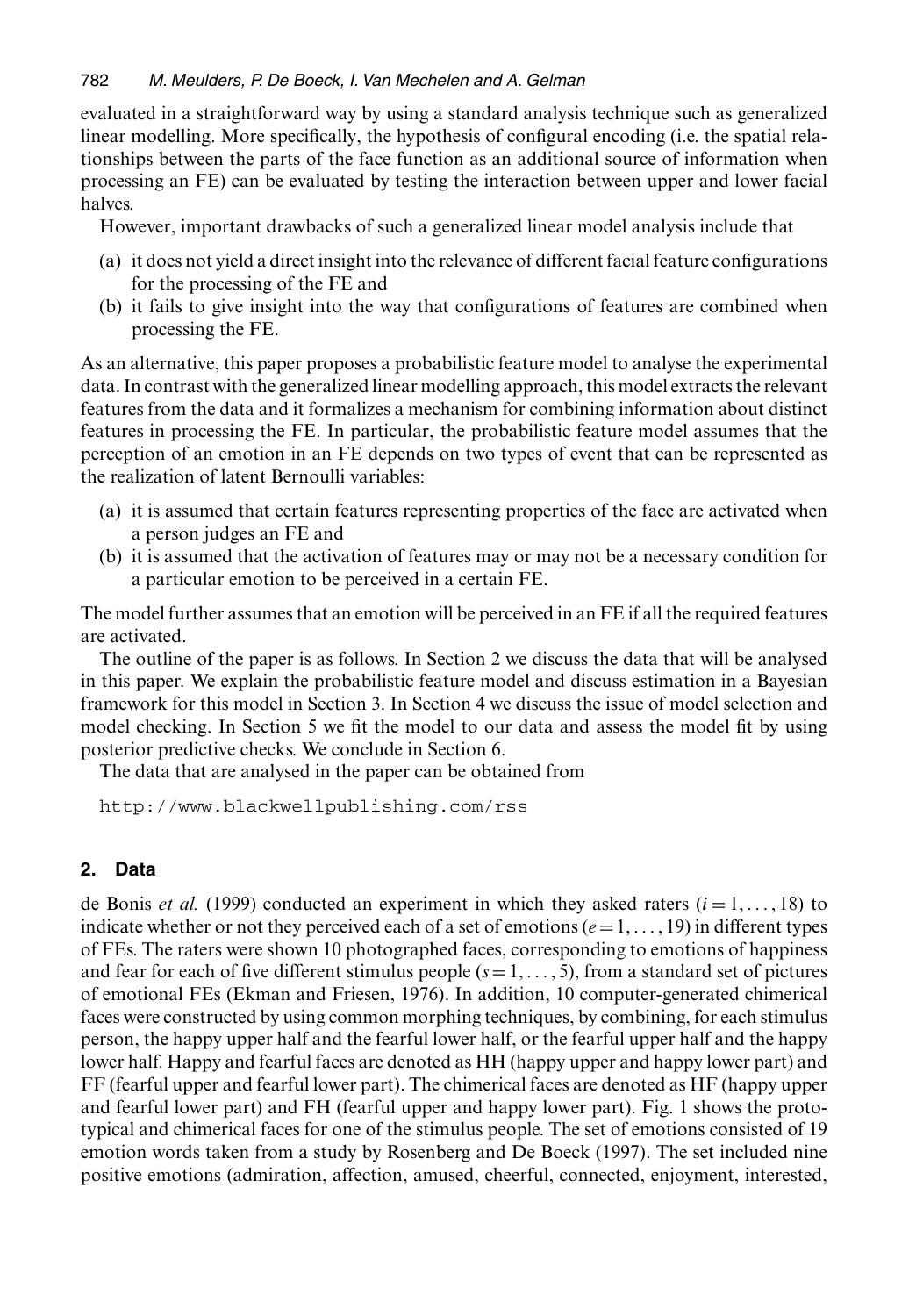

**Fig. 1.** Happy (HH) and fearful (FF) prototypical FEs and chimerical FEs with a happy upper half and fearful lower half (HF) and a fearful upper half and happy lower half (FH) for one stimulus person

relaxed and warm), nine negative emotions (angry, confused, contempt, distant, embarrassed, fearful, pained, repulsed and sad) and a single neutral emotion (surprise).

Fig. 2 displays the proportion of raters who perceive each emotion for each of the five pictures within each type of face. As observations may be tied (different pictures within a type of face may elicit a certain emotion from the same proportion of raters), vertical bars with a length that is proportional to the number of ties are added to the plot.

Inspection of Fig. 2 shows that the observations for the happy FE differ in at least two ways from the observations for fearful and chimerical FEs: first, the observed proportions for the happy FE tend to be more extreme and less different across different stimulus people. Second, for the happy FE (compared with other types of FE), positive and negative emotions constitute clear clusters in that most positive emotions are elicited and most negative emotions are not. Furthermore, it is remarkable that so-called basic emotions such as anger and contempt have quite a high probability of being elicited by the chimerical expression HF and that quite different emotional states such as confusion, embarrassment, repulsion and surprise all have quite a high probability of being perceived in prototypical fearful FEs.

# **3. Probabilistic feature models**

Our approach to probabilistic feature analysis is based on the probability matrix decomposition model (Maris *et al.*, 1996) which is a method of data analysis for two-way frequency tables. In most applications, the entries of such tables reflect the numbers of raters according to whom elements in the rows and columns of the table are related; in such cases, high and low frequencies indicate respectively strong and weak associations between the corresponding elements. In this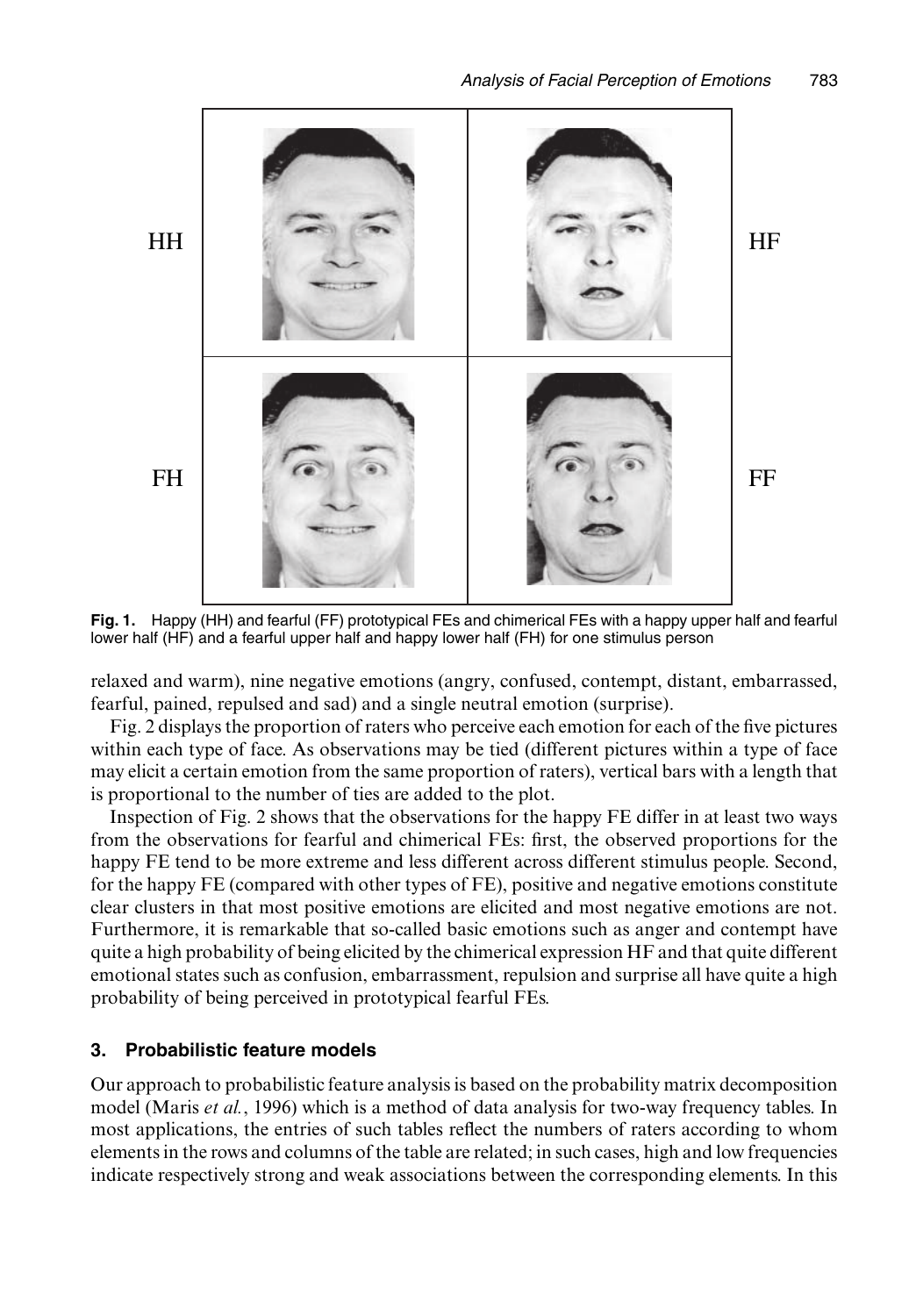

**Fig. 2.** Graphical representation of the proportion of raters who perceive a particular emotion in (a) happy (HH), (b) fearful (FF), (c) chimerical HF and (d) chimerical FH facial expressions from five stimulus people: , observed proportion; j, ties, with length proportional to the number of ties

paper the model of Maris *et al.* (1996) will be referred to as the probabilistic feature model (PFM).

PFMs have been applied to analyse a wide variety of phenomena in various substantive contexts such as psychiatric diagnosis (Maris *et al.*, 1996; Gelman *et al.*, 2004), marketing research (Candel andMaris, 1997), cross-cultural research (Meulders, De Boeck, VanMechelen, Gelman and Maris, 2001) and personality assessment (Meulders *et al.*, 2002, 2003).

To explain the perception of emotion in FEs, PFMs assume a twofold process: first, it is assumed that, during the perception of some FE, certain facial features may (or may not) be activated, and that these features may (or may not) be linked to the emotion that is judged. Second, it is assumed that the rating of the face follows from applying the conjunctive rule that the emotion will be elicited by the FE under study if all features that are linked to the emotion are also activated in the FE. PFMs are especially suited to modelling the data of the current experiment because they extract the relevant features from the data through a process of feature activation and because they include a (conjunctive) mechanism for explaining the combination of relevant facial features in the perception of emotion. In contrast, a generalized linear model which models the sum of the binary responses of the 18 raters for each combination of FE, stimulus person and emotion as binomial with a linear link and a linear predictor that depends on the upper and lower facial halves and their interaction would take the experimentally manipulated features for granted. Moreover, this generalized linear model would not provide an explicit model for the way in which information from distinct facial features is combined in processing the face.

## *3.1. The model*

Let binary variables  $D_{itse}$  equal 1 if rater *i* perceives emotion *e* in FE *t* of stimulus person *s*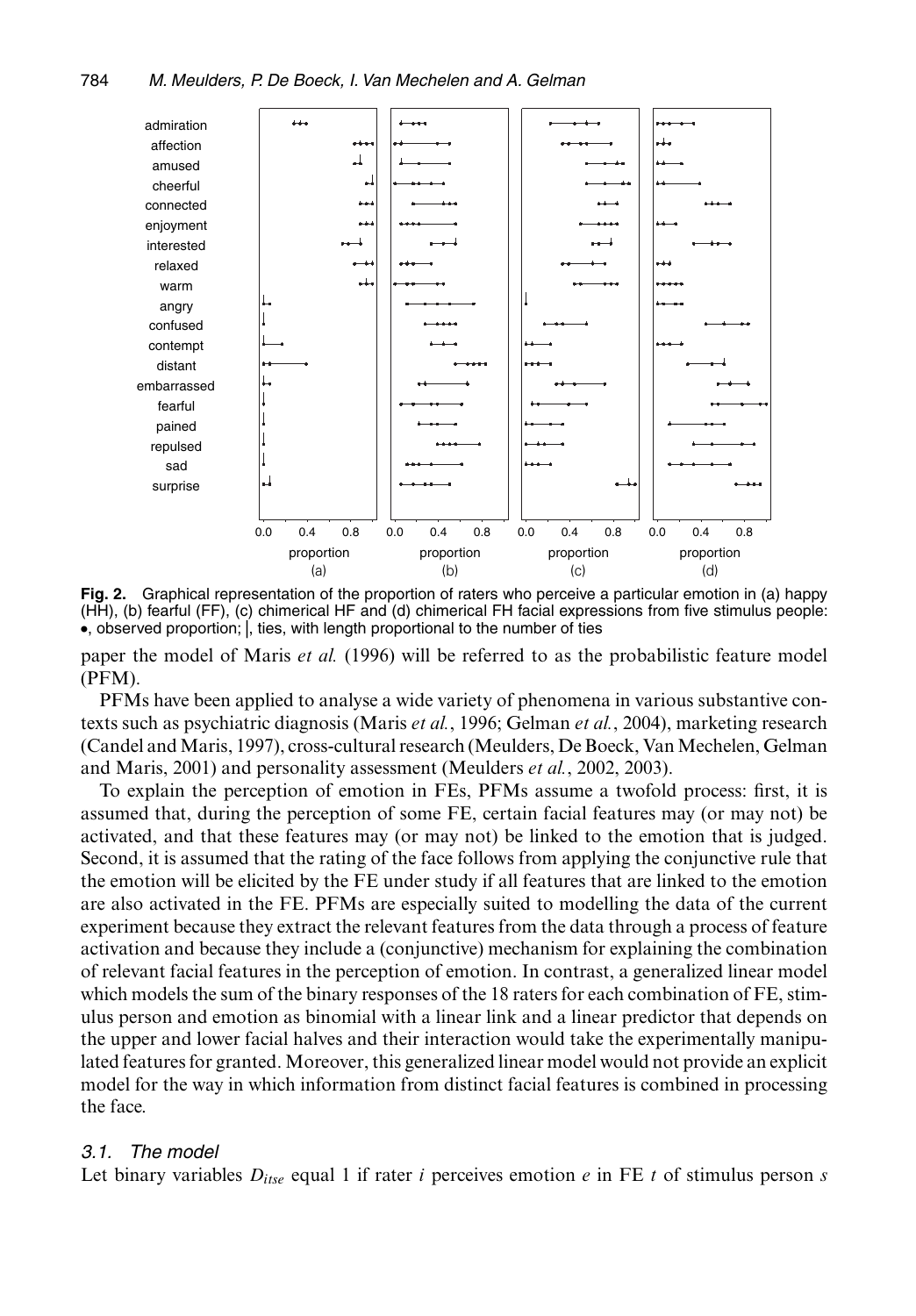and equal 0 otherwise, and let  $d_{itse}$  denote a specific observation. The index  $t$  indicates the four types of FE (i.e. HH, HF, FH and FF). The number of raters who perceive a certain emotion in a particular facial expression is denoted by variables  $D_{+tse} = \sum_i D_{itse}$ . PFMs assume that each observed response  $D_{itse}$  is obtained as a mapping of latent variables  $X_{ei}^{tsf}$  and  $Y_{tsi}^{tsf}$   $(f = 1, ..., F)$ which have the following interpretation:

| $X_{ei}^{tsf} = \begin{cases} 1 \ 0 \end{cases}$  | if feature f representing properties of a face is activated in FE $t$<br>of stimulus person s when rater $i$ judges whether emotion $e$ is<br>perceived in this FE,<br>otherwise;                  |  |
|---------------------------------------------------|----------------------------------------------------------------------------------------------------------------------------------------------------------------------------------------------------|--|
| $Y_{tsi}^{ef} = \begin{cases} 1 \\ 0 \end{cases}$ | if the activation of feature $f$ is required for emotion $e$ to be<br>perceived when rater $i$ is judging the association between FE $t$<br>of stimulus person $s$ and emotion $e$ ,<br>otherwise. |  |
|                                                   |                                                                                                                                                                                                    |  |

The model further assumes that

$$
X_{ei}^{tsf} \sim \text{Bern}(\sigma_{tsf}),\tag{1}
$$

$$
Y_{tsi}^{ef} \sim \text{Bern}(\rho_{ef}),\tag{2}
$$

with all latent variables being independent. The parameters  $\sigma_{tsf}$  and  $\rho_{ef}$  are further denoted as *feature activation* and *feature emotion* probabilities respectively.

From a psychological point of view, the independence assumptions regarding feature activation in FEs and the realization of feature emotion links are motivated as follows: first, the assumption that feature activation is renewed at each encounter  $(i, t, s, e)$  implies an independent processing of a specific FE by rater *i* for each emotion *e*. This assumption may be meaningful as FEs are complex stimuli that do not necessarily activate the same features each time that they are being perceived. Second, the assumption that feature emotion links are renewed at each encounter  $(i, t, s, e)$  links up with the concept of fuzzy emotion definitions (see, for example, Russell (2003)).The postulate that emotion links are renewed at each new judgment is only one possible meaningful way of specifying the psychological process of activation of a fuzzy emotion definition of a rater who makes a judgment. Other possible specifications are possible but these have not been further developed here as the present paper focuses on the hypothesis of configural encoding.

Once the  $2 \times F$  latent variables  $\mathbf{X}_{ei}^{ts} = (X_{ei}^{ts1}, \dots, X_{ei}^{tsF})$  and  $\mathbf{Y}_{tsi}^{e} = (Y_{tsi}^{e1}, \dots, Y_{tsi}^{eF})$  have been realized for a particular combination  $(i, t, s, e)$ , the observed response  $d_{itse}$  is obtained by applying the conjunctive rule that the emotion will be perceived in the FE if all the features that are linked to the emotion are also activated in the FE, i.e.

$$
D_{itse} = 1 \Leftrightarrow \forall f : X_{ei}^{tsf} \geq Y_{tsi}^{ef}.
$$
\n(3)

This mapping rule can be formally expressed by specifying the conditional distribution of the observation given the underlying latent variables as follows:

$$
p(d_{itse}|\mathbf{x}_{ei}^{ts}, \mathbf{y}_{tsi}^{e}) = \Big[\prod_{f} \{1 - (1 - x_{ei}^{tsf})y_{tsi}^{ef}\}\Big]^{d_{itse}} \Big[1 - \prod_{f} \{1 - (1 - x_{ei}^{tsf})y_{tsi}^{ef}\}\Big]^{1 - d_{itse}},
$$

with  $\mathbf{x}_{ei}^{ts}$  and  $\mathbf{y}_{tsi}^{e}$  denoting vectors of latent realizations underlying observation  $d_{itse}$ . From expressions  $(1)$ – $(3)$  we may derive that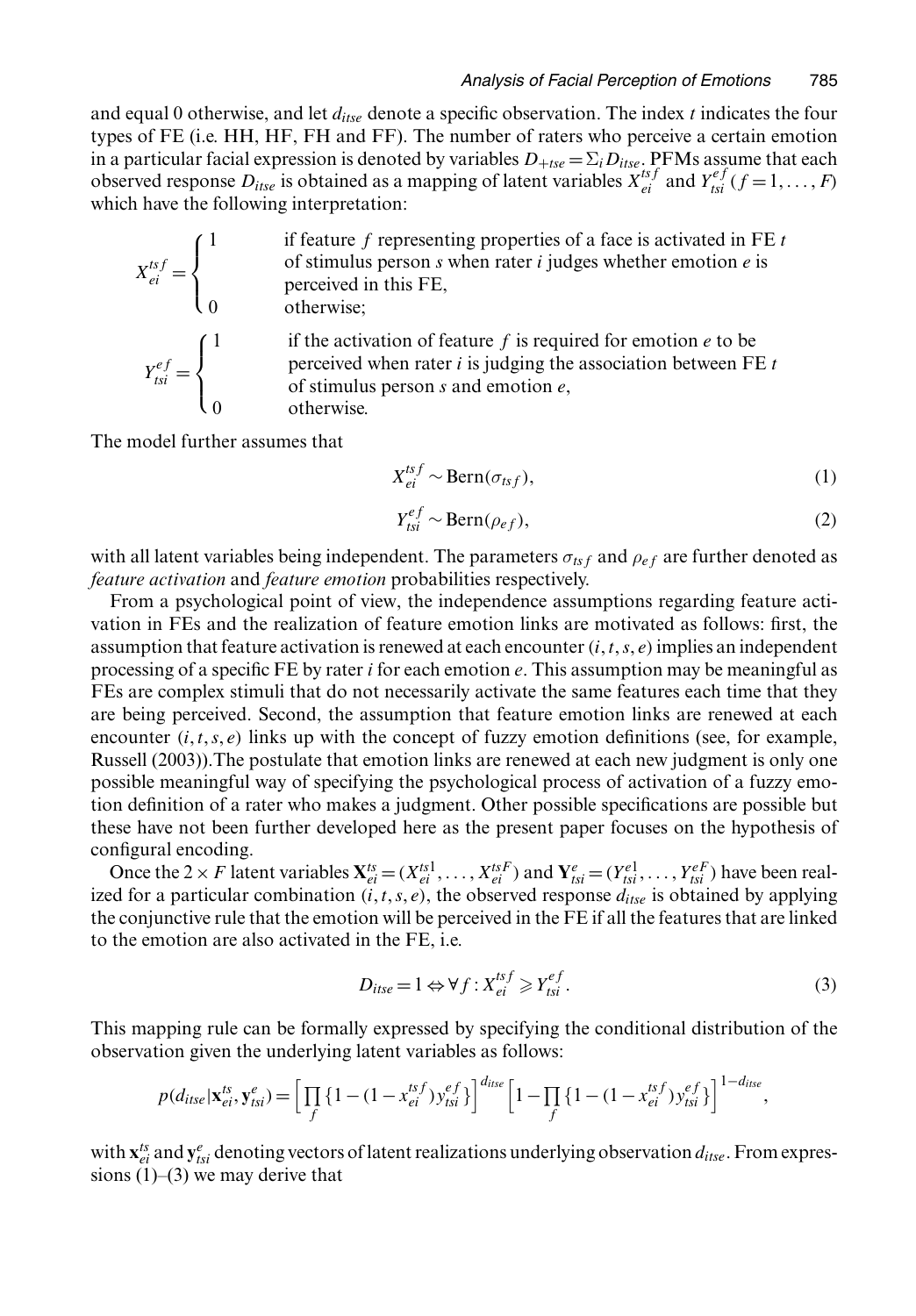786 *M. Meulders, P. De Boeck, I. Van Mechelen and A. Gelman*

$$
P(D_{itse} = 1 | \sigma, \rho) = \prod_{f} P(X_{ei}^{tsf} \ge Y_{tsi}^{ef} | \sigma, \rho)
$$
  
= 
$$
\prod_{f} \{1 - P(X_{ei}^{tsf} < Y_{tsi}^{ef} | \sigma, \rho)\}
$$
  
= 
$$
\prod_{f} \{1 - P(X_{ei}^{tsf} = 0, Y_{tsi}^{ef} = 1 | \sigma, \rho)\}
$$
  
= 
$$
\prod_{f} \{1 - (1 - \sigma_{tsf})\rho_{ef}\},
$$

with  $\sigma$  and  $\rho$  being vectors that comprise all parameters  $\sigma_{tsf}$  and  $\rho_{ef}$  respectively.

## *3.2. Estimation*

We shall follow a Bayesian approach to obtain statistical inferences for the PFM, using a hierarchical model to capture the variation of parameters from different stimulus people. Let **d** be a vector that comprises all observations and let *φ* be a vector of hyperparameters. For the hierarchical PFM, inferences are based on the posterior distribution  $p(\sigma, \rho, \phi | \mathbf{d})$ , which is proportional to the product of the likelihood  $p(\mathbf{d}|\sigma, \rho)$ , the prior  $p(\sigma, \rho|\phi)$  and the hyperprior  $p(\phi)$ . The specific form of the likelihood and the families of densities to be used for the prior and the hyperprior distributions will be discussed next.

## *3.2.1. Likelihood*

As each observation  $d_{itse}$  is based on independent realizations of Bernoulli variables  $X_{ei}^{ts}$  and  $Y_{tsi}^{e}$ it follows that  $D_{itse} \sim \text{Bern}(\pi_{tse})$ , with  $\pi_{tse} = \prod_f \{1 - (1 - \sigma_{tsf}) \rho_{ef}\}\)$ . Consequently, the *likelihood* of the data **d** can be expressed as

$$
p(\mathbf{d}|\boldsymbol{\sigma}, \boldsymbol{\rho}) = \prod_{i} \prod_{t} \prod_{s} \prod_{e} \pi_{tse}^{d_{itse}} (1 - \pi_{tse})^{1 - d_{itse}}.
$$
\n(4)

This also implies that  $D_{+tse} \sim Bin(18, \pi_{tse})$ , so that the PFM actually models frequencies  $d_{+tse}$ as a (non-linear) function of the parameters  $\sigma$  and  $\rho$ .

#### *3.2.2. Augmented likelihood*

The augmented likelihood is defined as the joint distribution of all observed and latent variables, i.e.  $p(\mathbf{d}, \mathbf{x}, \mathbf{y} | \sigma, \rho)$ . An elegant property of PFMs is that the augmented likelihood can be factorized in three parts that reflect the assumptions of the two-process model, namely the activation of features in the FE (i.e.  $p(\mathbf{x}|\sigma)$ ), the realization of links between emotions and features (i.e.  $p(\mathbf{y}|\boldsymbol{\rho})$  and the conjunctive mapping rule (i.e.  $p(\mathbf{d}|\mathbf{x}, \mathbf{y})$ ). As a result, the augmented likelihood has a simple structure as it is proportional to a product of Bernoulli likelihoods:

$$
p(\mathbf{d}, \mathbf{x}, \mathbf{y} | \boldsymbol{\sigma}, \boldsymbol{\rho}) = p(\mathbf{d} | \mathbf{x}, \mathbf{y}) \ p(\mathbf{x} | \boldsymbol{\sigma}) \ p(\mathbf{y} | \boldsymbol{\rho})
$$
  
=  $p(\mathbf{d} | \mathbf{x}, \mathbf{y}) \prod_i \prod_i \prod_i \prod_{\sigma_{t}} \sigma_{tsf}^{x^{tsf}_{\sigma i}} (1 - \sigma_{tsf})^{1 - x^{tsf}_{\sigma i}} \rho_{eft}^{y^{ef}_{\sigma i}} (1 - \rho_{eft})^{1 - y^{ef}_{tsi}}.$ 

The simple structure of the augmented likelihood may be exploited by using an EM (Dempster *et al.*, 1977) or data augmentation algorithm (Tanner andWong, 1987) for parameter estimation.

### *3.2.3. Prior distribution*

The prior distribution of the PFM can be specified by considering certain groups of parameters in  $(\sigma, \rho)$  to be a sample of independent beta distributions. In the present context, we consider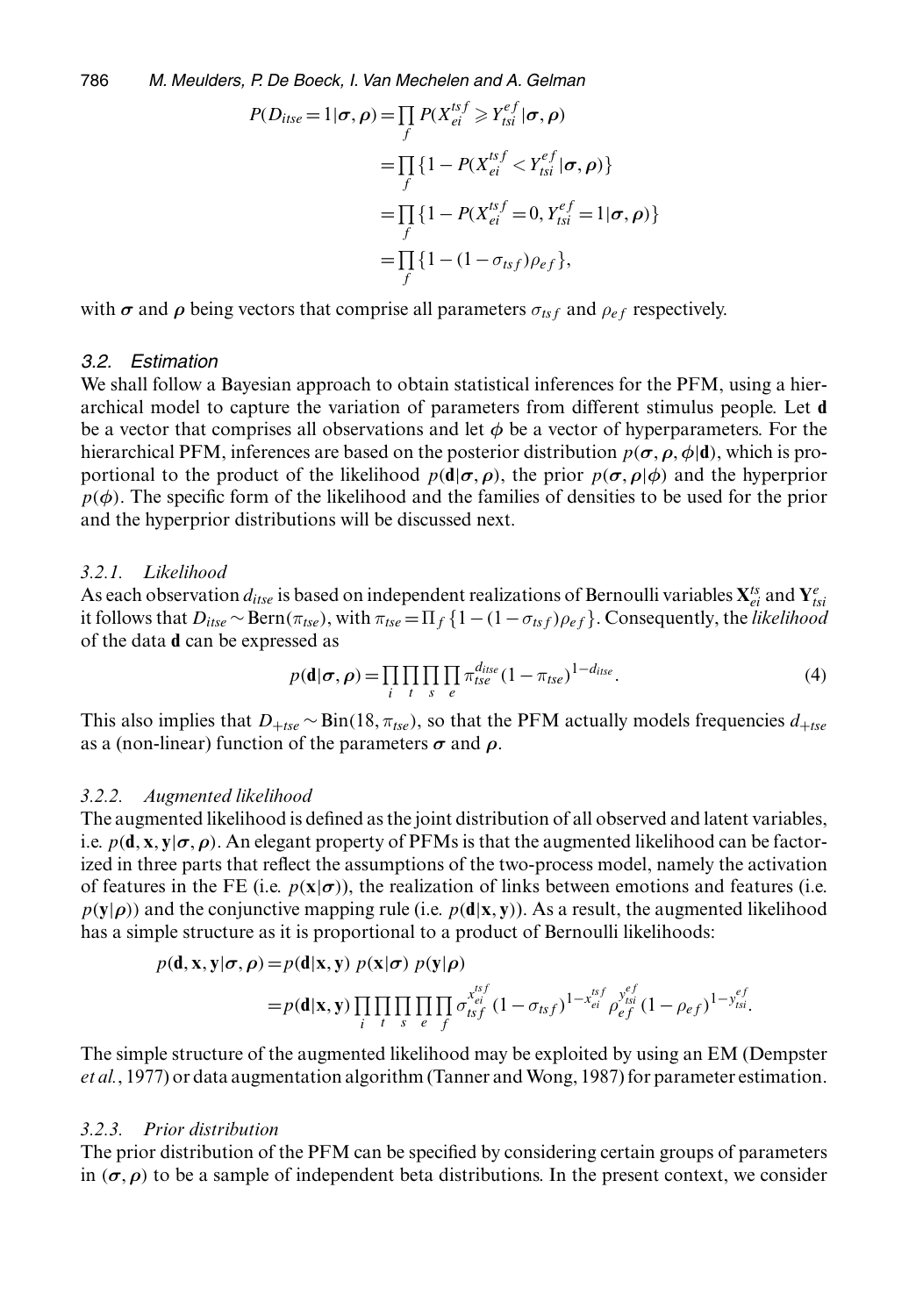separate population distributions for feature activation probabilities that are associated with a specific feature and a specific type of face. In this way, feature activation probabilities for FEs of different stimulus people are made structurally dependent, which makes sense from a substantive point of view. The mean of the population distribution reflects the average level of clustered probabilities whereas the variance of the population distribution is a measure of the heterogeneity of clustered probabilities that are associated with FEs of different stimulus people. Furthermore, the feature emotion probabilities are considered as a sample of a single population distribution. The resulting prior distribution is

$$
p(\sigma, \rho | \phi) = \prod_{t} \prod_{s} \prod_{f} \text{beta}(\sigma_{tsf} | \alpha_{\sigma}^{tf}, \beta_{\sigma}^{tf}) \prod_{e} \prod_{f} \text{beta}(\rho_{ef} | \alpha_{\rho}, \beta_{\rho}),
$$
(5)

with  $\phi$  a vector of hyperparameters  $(\alpha, \beta)$ . The augmented posterior distribution  $p(\sigma, \rho | \mathbf{d})$ ,  $\mathbf{x}, \mathbf{y}, \phi$  has the same functional form as the prior, and so it can be expressed as a product of beta distributions:

$$
p(\sigma, \rho | \mathbf{d}, \mathbf{x}, \mathbf{y}, \phi) = \prod_{t} \prod_{s} \prod_{f} \text{beta} \left\{ \sigma_{tsf} | \alpha_{\sigma}^{tf} + \sum_{e} \sum_{i} x_{ei}^{tsf}, \beta_{\sigma}^{tf} + \sum_{e} \sum_{i} (1 - x_{ei}^{tsf}) \right\}
$$

$$
\times \prod_{e} \prod_{f} \text{beta} \left\{ \rho_{ef} | \alpha_{\rho} + \sum_{t} \sum_{s} \sum_{i} y_{tsi}^{ef}, \beta_{\rho} + \sum_{t} \sum_{s} \sum_{i} (1 - y_{tsi}^{ef}) \right\}.
$$

#### *3.2.4. Hyperprior distribution*

For each of the beta priors in equation (5), the hyperparameters are assigned a distribution  $p(\alpha, \beta)$ . As we have no specific hypotheses about the mean or the variance of the population distributions we specify uniform distributions in the interval [0, 1] for the mean  $u = \alpha/(\alpha + \beta)$ and the ratio  $v = 1/(\alpha + \beta)$ . For the feature activation and feature emotion probabilities, we denote the transformed hyperparameters as  $(u_{\sigma}^{t}$ ,  $v_{\sigma}^{t}$ ) and  $(u_{\rho}, v_{\rho})$  respectively. As we have only a sample of five parameters to estimate the hyperparameters  $(u_0^f, v_0^f)$  that are associated with a sample of five parameters to estimate the hyperparameters  $(u_0^f, v_0^f)$  that are associated with FE *t* and feature *f* , we have only little information to obtain a reliable estimate of the parameter  $v_{tf}$ , which may be regarded as a measure of the variability of the distribution. Therefore we impose the restriction that  $v_{\sigma}^{tf} = v_{\sigma}$   $(t = 1, ..., 4; f = 1, ..., F)$ .

The specification of a uniform prior for  $u$  and  $v$  is standard practice (for a similar example, see Gelman *et al.* (2003), page 128) with the understanding that, if the posterior distribution is insufficiently informative, we could go back and assign a more informative prior distribution based on the scientific literature. In the present application it turns out that  $u$  and  $v$  are estimated relatively precisely (and are not close to the boundaries), which indicates that the data are sufficiently informative.

Using  $\phi^*$  to denote the entire collection of transformed hyperparameters, the joint distribution  $p(\sigma, \rho, \phi^*)$  can be expressed as

$$
p(\sigma, \rho, \phi^*) = \prod_{t} \prod_{s} \prod_{f} \text{beta}(\sigma_{tsf} \left| \frac{u_{\sigma}^{tf}}{v_{\sigma}}, \frac{1 - u_{\sigma}^{tf}}{v_{\sigma}} \right) \prod_{e} \prod_{f} \text{beta}(\rho_{ef} \left| \frac{u_{\rho}}{v_{\rho}}, \frac{1 - u_{\rho}}{v_{\rho}} \right) \times \prod_{t} \prod_{f} U(u_{\sigma}^{tf} | 0, 1) U(v_{\sigma} | 0, 1) U(u_{\rho} | 0, 1) U(v_{\rho} | 0, 1).
$$

Samples from the posterior distribution  $p(\sigma, \rho, \phi^* | \mathbf{d})$  can be drawn by using the Gibbs sampler, drawing directly from the conjugate full conditional posterior distributions for the latent parameters  $\mathbf{x}_{ei}^{ts}, \mathbf{y}_{tsi}^{e}, \sigma_{tsf}$  and  $\rho_{ef}$  and using the Metropolis algorithm to update the hyperparameters  $u_{\sigma}^{(f)}$ ,  $v_{\sigma}$ ,  $u_{\rho}$  and  $v_{\rho}$  in turn. Convergence can be monitored by using the multiple-sequence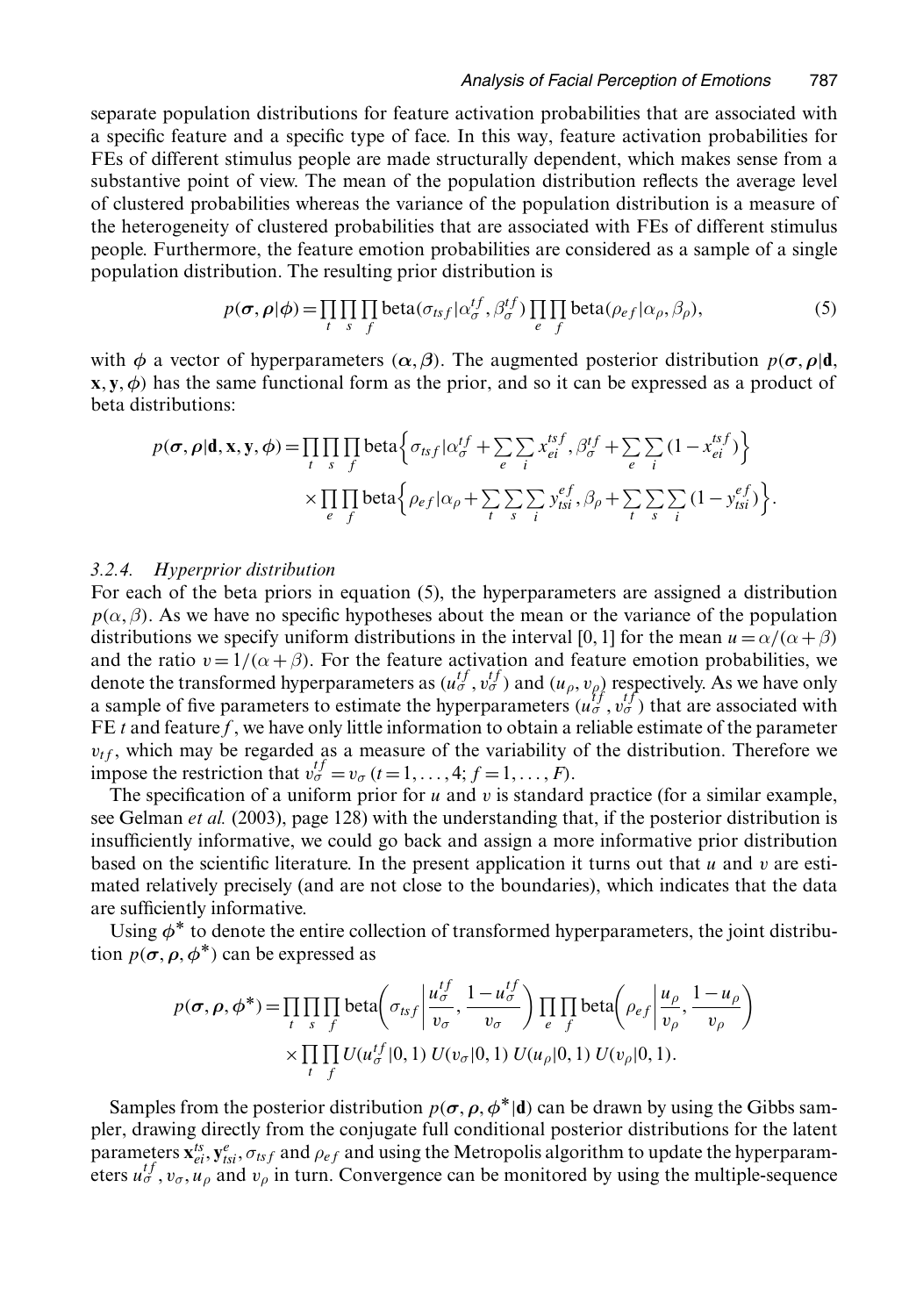diagnostic of Gelman and Rubin (1992), and then the posterior sample can be used to derive point estimates and  $100(1-\alpha)$ % posterior intervals of the parameters.

# **4. Model selection and model checking**

An important topic in fitting PFMs is to choose the number of features so that the model has an optimal balance between complexity and goodness of fit. In this paper we use the deviance information criterion (DIC; Spiegelhalter *et al.* (2002)) for choosing between models with different numbers of features. The DIC is especially suited to comparing complex hierarchical models in which the number of parameters is not clearly defined and is easily computed on the basis of the posterior sample. The model with the lowest DIC value should be selected. In Appendix A, we describe the computation of the DIC for PFMs.

As model selection criteria concern only the relative fit of models it is recommended to evaluate whether the model selected captures important aspects of the data and whether it fits the data in a global way. The sample of the posterior may be a basis for model evaluation via the use of posterior predictive checks (Gelman *et al.*, 2003). In Appendix B, we define a global goodness-of-fit test for the PFM and we describe computational procedures for computing Bayesian *p*-values.

# **5. Analysis**

We performed inference for hierarchical PFMs with one, two, three or four features. For these models the DIC values equal 8452, 6222, 5842 and 5779 respectively, and Bayesian *p*-values of the Pearson  $\chi^2$  discrepancy measure (see Appendix A) equal 0, 0.004, 0.094 and 0.513 respectively. Hence, the four-feature model which is selected on the basis of the DIC also fits the data in a global way.

In the following paragraphs we give a detailed presentation of the results for the four-feature model. We focus on the following substantive questions.

- (a) Are there important differences between feature activation probabilities associated with FEs of the same type from different stimulus people?
- (b) Which features are relevant when processing a particular type of FE?
- (c) Do the data provide evidence for configural encoding?
- (d) Does the model respect the multivariate nature of the data, i.e. does it capture higher order interactions between the variables that are manipulated in the experiment, namely the upper half (U), the lower half (L), the stimulus person (S) and the emotion (E)?

The posterior distributions of the feature activation probabilities  $\sigma$  (which are not reported in this paper) indicate that the activation of features in prototypical FEs is usually reliable (small posterior intervals) and consistent across FEs of different stimulus people (posterior intervals strongly overlap). For chimerical FEs, however, feature activation is sometimes unreliable (especially for the happy upper feature) and more inconsistent across FEs of different stimulus people.

An inspection of the estimated hyperparameters  $u_{\sigma}^{tf}$  in Fig. 3 indicates that the four features that are extracted by the model are the facial feature configurations that are manipulated in the experiment; they can be labelled happy upper (HU), happy lower (HL), fear upper (FU) and fear lower (FL). This interpretation follows because FEs tend to have high feature activation probabilities for features that correspond to their upper and lower parts and because they tend to have low feature activation probabilities for features that do not correspond to their upper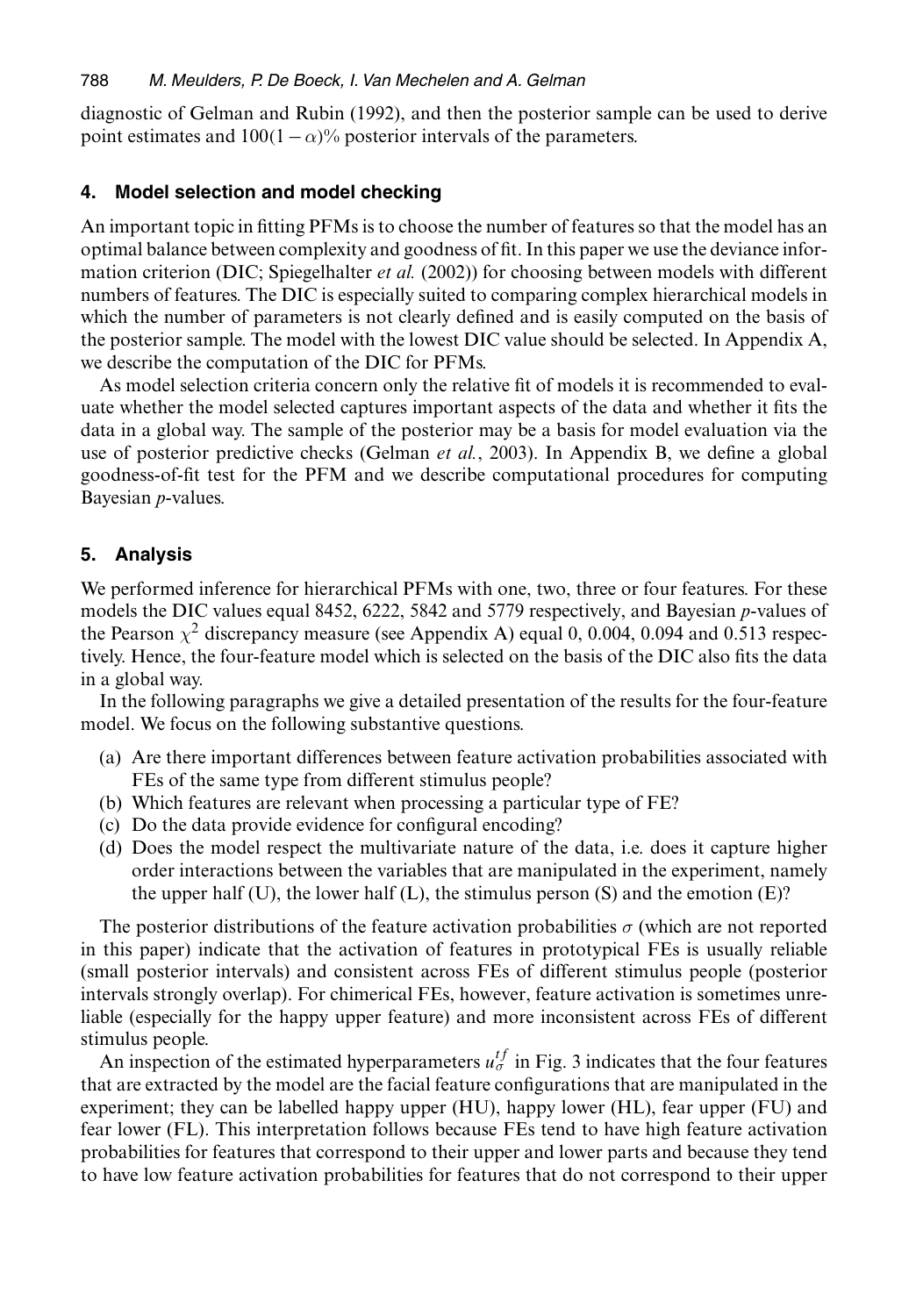

**Fig. 3.** Posterior median ( $\circ$ ) and 95% posterior interval (–  $-$ ) of hyperparameters  $\mu_\sigma^{t\bar{t}}$  of feature activation probabilities for a four-feature model: (a) feature 1 (HU); (b) feature 2 (FU); (c) feature 3 (HL); (d) feature 4 (FL)

and lower parts. As an exception, the FU feature has a moderate probability of being activated in the happy–fearful FE. However, this result is mainly caused by moderate activation probabilities for the FEs of two stimulus people (average  $\sigma_{\text{HF,FU}}$  of 0.55) whereas the activation probabilities for the other three stimulus people are lower (average  $\sigma_{HF,FU}$  of 0.30).

As indicated in the section on model checking four features are needed to obtain a sufficient fit to the data. However, further analysis also indicates that all features do not equally contribute in fitting the data. In particular, excluding the features FL, HL, FU and HU from the four-feature model decreases the variance that is accounted for in the observed frequencies by the model from 94% to 52%, 42%, 67% and 85% respectively. Hence, the lower parts of the face provide relatively more information for processing emotions in FEs. This finding is also supported by the results of PFMs with fewer than four features: the two-feature model extracts features that can be interpreted as HL and FL and the three-feature model additionally extracts a feature that can be labelled FU. Finally, the HU feature contributes least to the model fit.

The PFM is especially suited to investigating the hypothesis of configural encoding as for modelling the perception of emotions in FEs it assumes a conjunctive rule for combining the information of separate facial features. More specifically, the model assumes that an emotion will be perceived in an FE if all the features that are linked to the FE are also activated in the FE. For a particular emotion, configural encoding then shows up if that emotion has high feature emotion probabilities for two features pertaining to the two halves of the face.

As shown in Fig. 4, most positive emotions, however, require only the activation of the happy lower feature to be perceived. Exceptions are the emotions 'affection' and 'relaxed' that also show a moderately strong link with the happy upper feature. In contrast, most negative emotions require the activation of two features to be perceived: the emotion 'fear' shows strong links with the features FU and FL and not with the other features (HU and HL). Other emotional states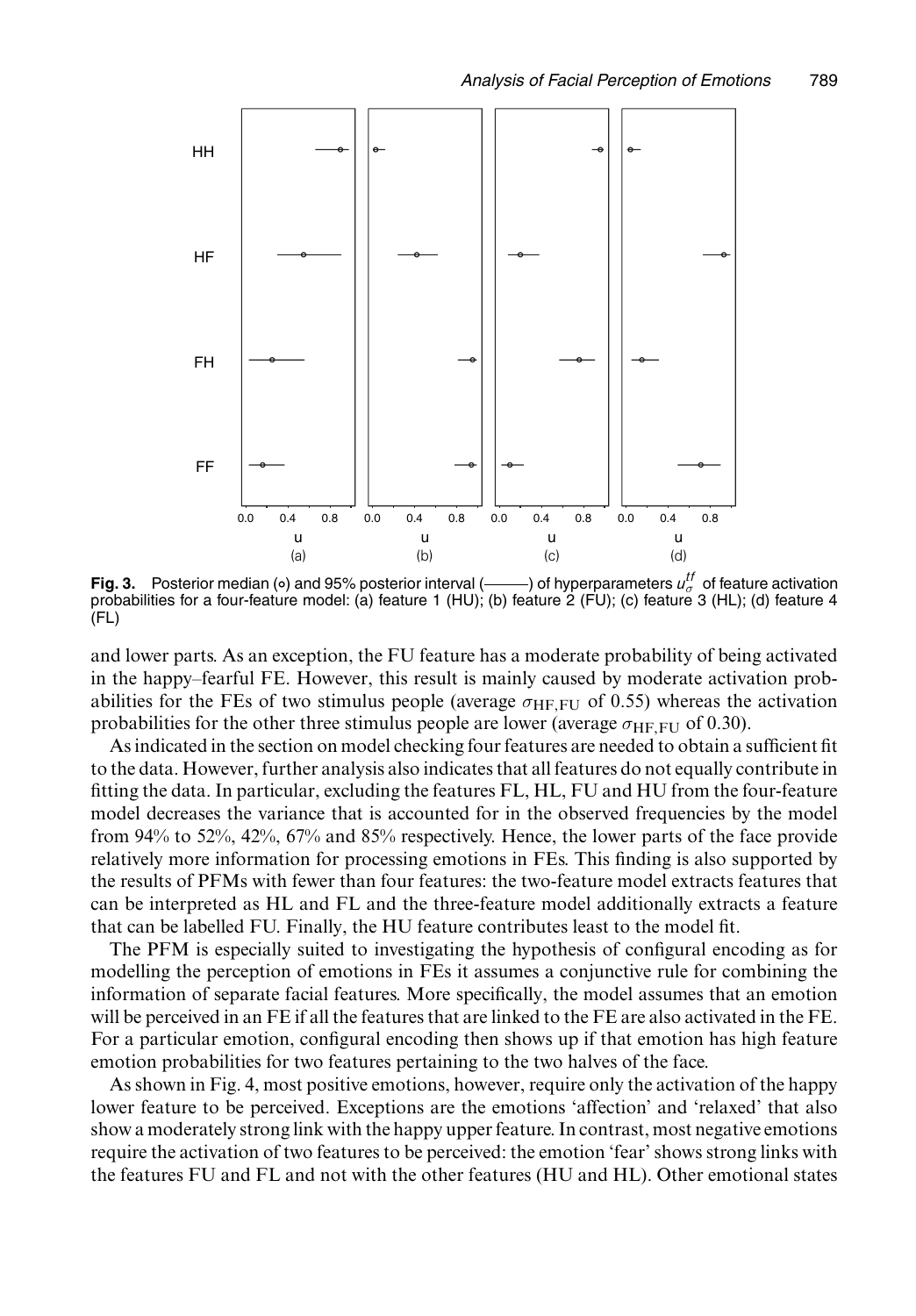

**Fig. 4.** Posterior median ( $\circ$ ) and 95% posterior interval (---) of fear emotion probabilities for a four-feature model: (a) feature 1 (HU); (b) feature 2 (FU); (c) feature 3 (HL); (d) feature 4 (FL)

such as confused, embarrassed and repulsed show a similar pattern of feature emotion probabilities, but posterior intervals are often larger than for fear. Furthermore, the basic emotions 'anger' and 'contempt' require the activation of HU and FL, which means that they have a high probability of being perceived in the chimerical happy–fearful FE. Finally, the neutral emotion surprise is linked only to the fear upper feature.

To evaluate whether the PFM can capture interactions between the design variables U, L, S and E, we applied posterior predictive checks (see Appendix A) using the linear components of the analysis-of-variance model for a completely randomized factorial design (Kirk (1995), page 441) with four factors as test statistics. More specifically, this analysis-of-variance model partitions the total sum of squares

$$
SSTOT = \sum_{u} \sum_{l} \sum_{s} \sum_{e} (d_{+ulse} - \bar{d}_{+...})^2
$$

into main effects, second-order interactions and so on (Table 1). As the total sum of squares can vary across replicated data sets, we use the proportion of the variation that is accounted for by interaction components as test statistics. Table 1 shows the observed values of these test statistics and the corresponding posterior predictive *p*-values that were computed for the fourfeature model. The results of the analysis indicate that most components are well represented by the model in the sense that posterior predictive *p*-values are not close to 0 or 1. As an exception, the ULS and ULSE interactions are slightly overestimated by the model and the SE interaction tends to be underestimated. The third-order interactions ULE, USE and LSE, which account together for about 10% of the variation in the observed frequencies, are all captured by the model.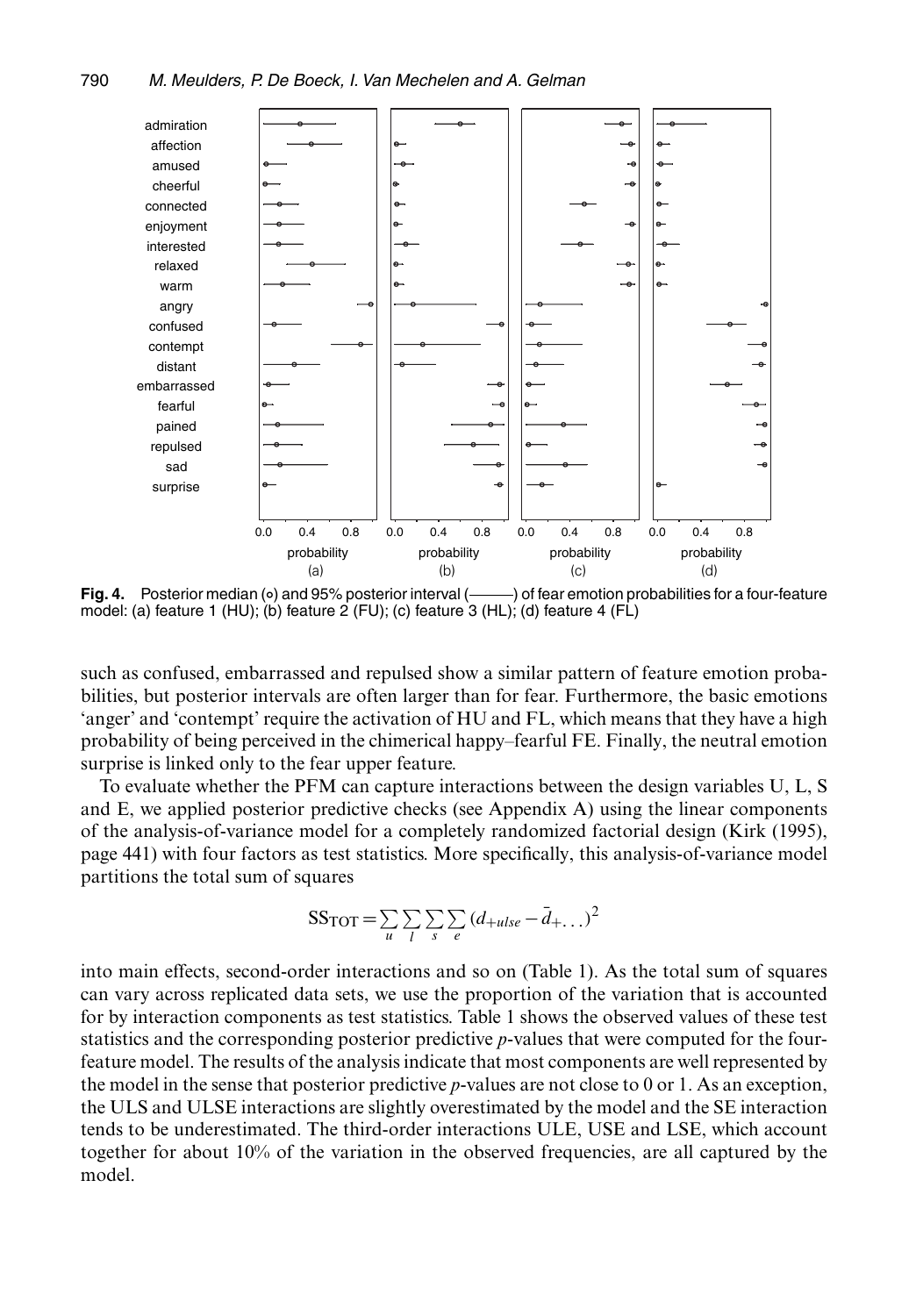**Table 1.** Observed proportion of the variation accounted for by components of the analysis-of-variance model and posterior predictive *p*-value for a four-feature model

| Component         | Observed<br>proportion | <i>p</i> -value |
|-------------------|------------------------|-----------------|
| SS <sub>U</sub>   | 0.0008                 | 0.36            |
| $SS_{L}$          | 0.0172                 | 0.57            |
| $SS_S$            | 0.0040                 | 0.53            |
| $SS_E$            | 0.2047                 | 0.67            |
| SS <sub>UL</sub>  | 0.0001                 | 0.75            |
| SS <sub>US</sub>  | 0.0010                 | 0.81            |
| SS <sub>UE</sub>  | 0.1446                 | 0.29            |
| $SS_{LS}$         | 0.0043                 | 0.68            |
| SS <sub>LE</sub>  | 0.4782                 | 0.41            |
| SSSE              | 0.0336                 | 0.06            |
| SS <sub>ULS</sub> | 0.0002                 | 0.98            |
| <b>SSULE</b>      | 0.0238                 | 0.64            |
| $SS_{USE}$        | 0.0415                 | 0.43            |
| $SS_{LSE}$        | 0.0357                 | 0.24            |
| <b>SSULSE</b>     | 0.0103                 | 1.00            |

# **6. Discussion**

In this paper we analysed experimental data on the perception of emotion from de Bonis *et al.* (1999). Our analysis goes beyond the analysis of de Bonis *et al.* (1999) in several ways: we presented a fully Bayesian analysis of a hierarchical variant of the PFM (including Bayesian model selection and model checking) whereas de Bonis *et al.* (1999) used an EM algorithm to obtain inferences for a non-hierarchical PFM and presented no goodness-of-fit tests. A comparison of the two models (which is not included in this paper) indicates that the hierarchical PFM yields a better fit to the data than the non-hierarchical model both in a global way and with respect to specific aspects of the data. Furthermore, the present paper focused on evaluating the hypothesis of configural encoding whereas this topic was not discussed by de Bonis *et al.* (1999). More specifically, it was argued in this paper that a PFM has several advantages for testing the configurality hypothesis compared with a generalized linear modelling approach. First, the PFM allows us to identify empirically the relevant features of emotion perception from the data whereas a generalized linear model would take the features that are manipulated in the experiment for granted. Note that the performance of PFMs in extracting relevant features from the data was found to be very good in a simulation study when the DIC was used as the selection criterion (see Meulders *et al.* (2003), page 71). In the present application, the PFM identified the four manipulated facial halves to be the relevant features for the perception of emotion and, as such, it provided a check on the manipulations that are involved in the experiment. Second, the PFM is especially suited to investigating the configural encoding hypothesis as it includes a (conjunctive) mechanism for modelling the combination of facial features in processing the FE. The probabilistic feature analysis showed that there is only weak evidence for configural encoding in perceiving positive emotions because the smile on the happy lower half is often sufficient for perceiving such emotions. Furthermore, the analysis indicated that there is strong evidence for configural encoding in perceiving fear. Third, as already indicated by de Bonis *et al.* (1999), the PFM shows that basic emotions other than happiness or fear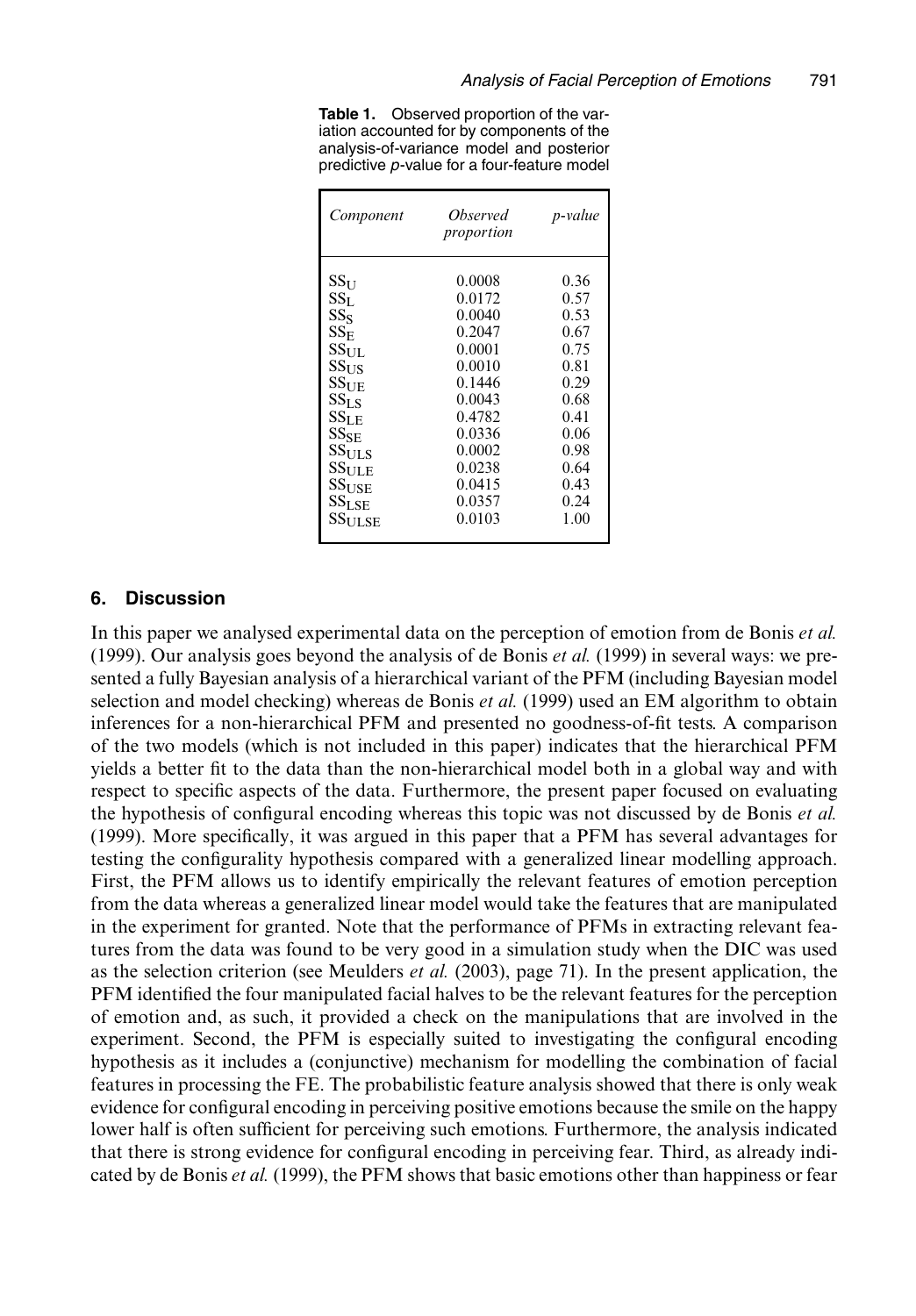can be elicited by chimerical FEs; the analysis provides a clear picture of this phenomenon as it indicates which features should be activated for an emotion to be perceived. Finally, we may note that the distinction between PFMs and generalized linear models is not always necessary since PFMs can in some cases be expressed as generalized linear models (Meulders, De Boeck and Van Mechelen, 2001). For instance, a PFM in which either feature activation probabilities or feature emotion probabilities are considered to be fixed would be equivalent to a generalized linear model with a binomial random component, a log-link and a linear predictor that depends on the type of face and the emotion.

# **Acknowledgements**

We thank the Associate Editor and several reviewers for helpful comments. The research that is reported in this paper was partially supported by the Fund for Scientific Research–Flanders (Belgium) (project G.0207.97 awarded to Paul De Boeck and Iven Van Mechelen), and the Research Fund of the Katholieke Universiteit Leuven (F/96/6 Fellowship to Andrew Gelman, OT/96/10 project awarded to Iven Van Mechelen, grant GOA/2000/02 awarded to Paul De Boeck and Iven Van Mechelen, and grant PDM/02/066 awarded to Paul De Boeck).

## **Appendix A: Computation of the deviance information criterion**

Using  $\theta$  as notation for parameters that are involved in the likelihood of the model, the DIC is defined as

$$
DIC = \overline{D(\theta)} + p_D,
$$

with  $\overline{D(\theta)}$  being the posterior mean of the deviance of the model and with  $p<sub>D</sub>$  being an estimate of the effective number of parameters in the model, namely  $p_D = \overline{D(\theta)} - D(\overline{\theta})$ , with  $\overline{\theta}$  being the mean of the posterior sample. For the PFM, the deviance function is specified as  $-2\log\{p(\mathbf{d}|\boldsymbol{\sigma},\boldsymbol{\rho})\}$ .

## **Appendix B: Computation of Bayesian** *p***-values**

The posterior sample can easily be used to evaluate fit measures with the technique of posterior predictive checks (Rubin, 1984; Meng, 1994; Gelman *et al.*, 1996). In describing the computational procedures for Bayesian *p*-values we may distinguish between two types of fit measures: statistics T.**d**/ that depend only on the data **d** and discrepancy measures  $T(\mathbf{d}, \theta)$  that depend on both the parameters  $\theta$  and the data. An example of the latter type of measure is the Pearson  $\chi^2$ -measure for evaluating global goodness of fit. In the context of the present application, the Pearson  $\chi^2$ -measure is defined as

$$
\chi^2(\mathbf{d}, \boldsymbol{\theta}) = \sum_{t,s,e} \frac{\{d_{+tse} - E(D_{+tse}|\boldsymbol{\theta})\}^2}{\text{var}(D_{+tse}|\boldsymbol{\theta})},
$$

with  $E(D_{+tse}|\theta) = 18\pi_{tse}$  and var $(D_{+tse}|\theta) = 18\pi_{tse}(1 - \pi_{tse})$ . For statistics, the posterior predictive check *p*-value can be computed by generating new data sets **d**rep (using the draws from the observed posterior) and by computing the proportion of replicated data sets in which  $T(\mathbf{d}^{\text{rep}}) \geq T(\mathbf{d})$ . For discrepancy measures, the *p*-value is computed as the proportion of replicated data sets in which realized discrepancies  $T(\mathbf{d}^{\text{rep}}, \theta)$ exceed or equal observed discrepancies  $T(\mathbf{d}, \theta)$ .

## **References**

- de Bonis, M., De Boeck, P., Pérez-Diaz, F. and Nahas, M. (1999) A two-process theory of facial perception of emotions. *C. R. Acad. Sci.* III, **322**, 669–675.
- Candel, M. J. J. M. and Maris, E. (1997) Perceptual analysis of two-way two-mode frequency data: probability matrix decomposition and two alternatives. *Int. J. Res. Marktng*, **14**, 321–339.
- Dempster, A. P., Laird, N. M. and Rubin, D. B. (1977) Maximum likelihood from incomplete data via the EM algorithm (with discussion). *J. R. Statist. Soc.* B, **39**, 1–38.